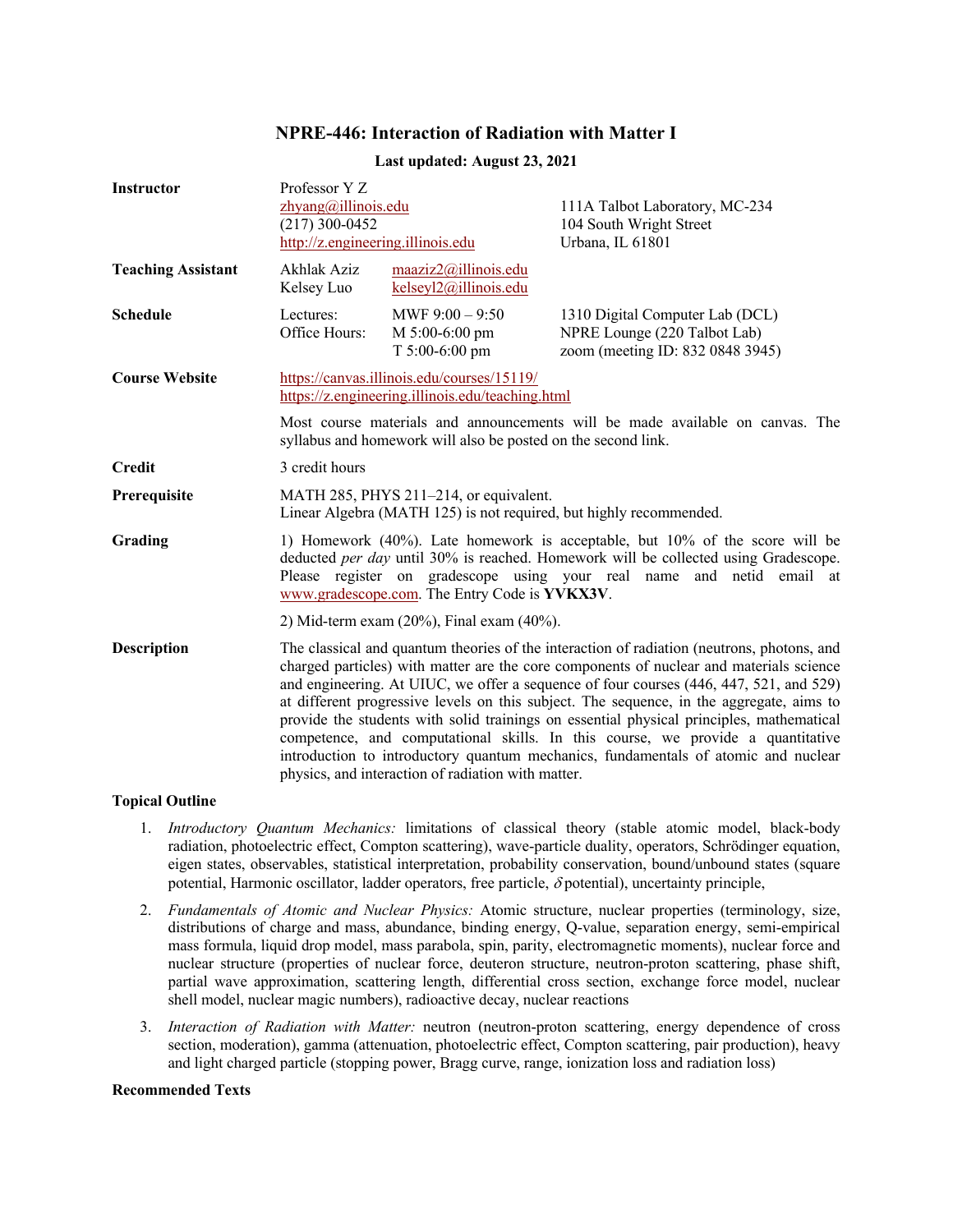- 1. (\*Required) D. J. Griffiths and D. F. Schroeter, *Introduction to Quantum Mechanics,* 3rd edition, Cambridge University Press (2018).
- 2. (\*Required) S. Yip, *Nuclear Radiation Interactions,* World Scientific (2014).
- 3. W. E. Meyerhof, *Elements of Nuclear Physics,* McGraw-Hill (1967).
- 4. K. S. Krane, *Introductory Nuclear Physics,* 3rd edition, Wiley (1987).
- 5. R. D. Evans, *The Atomic Nucleus,* McGraw-Hill (1955).

#### **Sexual Misconduct Reporting Obligation**

The University of Illinois is committed to combating sexual misconduct. Faculty and staff members are required to report any instances of sexual misconduct to the University's Title IX Office. In turn, an individual with the Title IX Office will provide information about rights and options, including accommodations, support services, the campus disciplinary process, and law enforcement options.

A list of the designated University employees who, as counselors, confidential advisors, and medical professionals, do not have this reporting responsibility and can maintain confidentiality, can be found here: wecare.illinois.edu/resources/students/#confidential.

Other information about resources and reporting is available here: wecare.illinois.edu.

# **Academic Integrity**

The University of Illinois at Urbana-Champaign Student Code should also be considered as a part of this syllabus. Students should pay particular attention to Article 1, Part 4: Academic Integrity. Read the Code at the following URL: http://studentcode.illinois.edu/.

Academic dishonesty may result in a failing grade. Every student is expected to review and abide by the Academic Integrity Policy: https://studentcode.illinois.edu/article1/part4/1-401/. Ignorance is not an excuse for any academic dishonesty. It is your responsibility to read this policy to avoid any misunderstanding. Do not hesitate to ask the instructor(s) if you are ever in doubt about what constitutes plagiarism, cheating, or any other breach of academic integrity.

# **Religious Observances**

Illinois law requires the University to reasonably accommodate its students' religious beliefs, observances, and practices in regard to admissions, class attendance, and the scheduling of examinations and work requirements. You should examine this syllabus at the beginning of the semester for potential conflicts between course deadlines and any of your religious observances. If a conflict exists, you should notify your instructor of the conflict and follow the procedure at https://odos.illinois.edu/community-of-care/resources/students/religious-observances/ to request appropriate accommodations. This should be done in the first two weeks of classes.

# **Disability-Related Accommodations**

To obtain disability-related academic adjustments and/or auxiliary aids, students with disabilities must contact the course instructor and the Disability Resources and Educational Services (DRES) as soon as possible. To contact DRES, you may visit 1207 S. Oak St., Champaign, call 333-4603, e-mail disability@illinois.edu or go to https://www.disability.illinois.edu. If you are concerned you have a disability-related condition that is impacting your academic progress, there are academic screening appointments available that can help diagnosis a previously undiagnosed disability. You may access these by visiting the DRES website and selecting "Request an Academic Screening" at the bottom of the page.

# **Family Educational Rights and Privacy Act (FERPA)**

Any student who has suppressed their directory information pursuant to Family Educational Rights and Privacy Act (FERPA) should self-identify to the instructor to ensure protection of the privacy of their attendance in this course. See https://registrar.illinois.edu/academic-records/ferpa/ for more information on FERPA.

# **Anti-Racism and Inclusivity Statement**

The intent is to raise student and instructor awareness of the ongoing threat of bias and racism and of the need to take personal responsibility in creating an inclusive learning environment. The Grainger College of Engineering is committed to the creation of an anti-racist, inclusive community that welcomes diversity along a number of dimensions, including, but not limited to, race, ethnicity and national origins, gender and gender identity, sexuality,